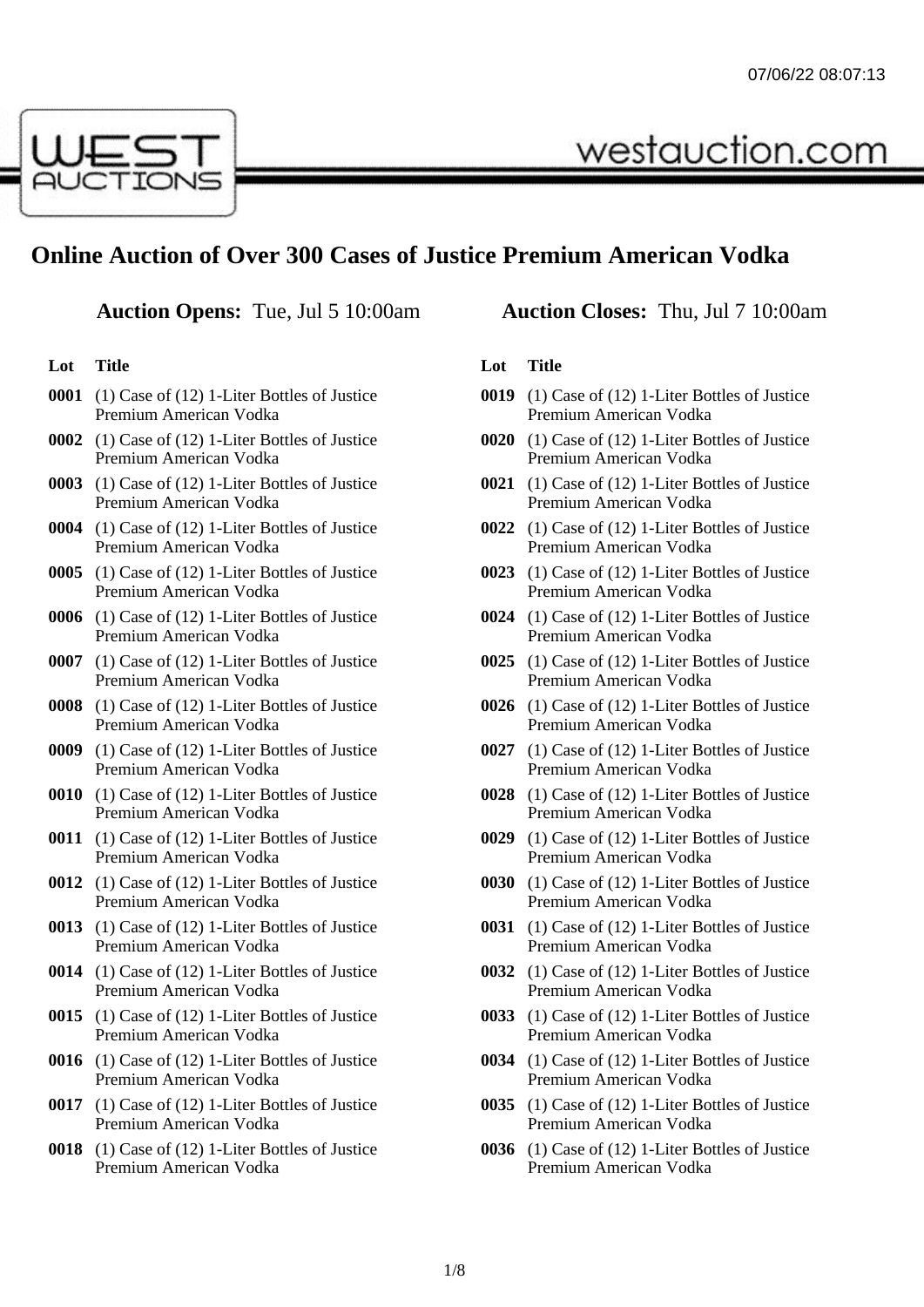- **0037** (1) Case of (12) 1-Liter Bottles of Justice Premium American Vodka
- **0038** (1) Case of (12) 1-Liter Bottles of Justice Premium American Vodka
- **0039** (1) Case of (12) 1-Liter Bottles of Justice Premium American Vodka
- **0040** (1) Case of (12) 1-Liter Bottles of Justice Premium American Vodka
- **0041** (1) Case of (12) 1-Liter Bottles of Justice Premium American Vodka
- **0042** (1) Case of (12) 1-Liter Bottles of Justice Premium American Vodka
- **0043** (1) Case of (12) 1-Liter Bottles of Justice Premium American Vodka
- **0044** (1) Case of (12) 1-Liter Bottles of Justice Premium American Vodka
- **0045** (1) Case of (12) 1-Liter Bottles of Justice Premium American Vodka
- **0046** (1) Case of (12) 1-Liter Bottles of Justice Premium American Vodka
- **0047** (1) Case of (12) 1-Liter Bottles of Justice Premium American Vodka
- **0048** (1) Case of (12) 1-Liter Bottles of Justice Premium American Vodka
- **0049** (1) Case of (12) 1-Liter Bottles of Justice Premium American Vodka
- **0050** (1) Case of (12) 1-Liter Bottles of Justice Premium American Vodka
- **0051** (1) Case of (12) 1-Liter Bottles of Justice Premium American Vodka
- **0052** (1) Case of (12) 1-Liter Bottles of Justice Premium American Vodka
- **0053** (1) Case of (12) 1-Liter Bottles of Justice Premium American Vodka
- **0054** (1) Case of (12) 1-Liter Bottles of Justice Premium American Vodka
- **0055** (1) Case of (12) 1-Liter Bottles of Justice Premium American Vodka
- **0056** (1) Case of (12) 1-Liter Bottles of Justice Premium American Vodka
- **0057** (1) Case of (12) 1-Liter Bottles of Justice Premium American Vodka
- **0058** (1) Case of (12) 1-Liter Bottles of Justice Premium American Vodka
- **0059** (1) Case of (12) 1-Liter Bottles of Justice Premium American Vodka
- **0060** (1) Case of (12) 750ml Bottles of Justice Premium American Vodka
- **Lot Title**
- **0061** (1) Case of (12) 750ml Bottles of Justice Premium American Vodka
- **0062** (1) Case of (12) 750ml Bottles of Justice Premium American Vodka
- **0063** (1) Case of (12) 750ml Bottles of Justice Premium American Vodka
- **0064** (1) Case of (12) 750ml Bottles of Justice Premium American Vodka
- **0065** (1) Case of (12) 750ml Bottles of Justice Premium American Vodka
- **0066** (1) Case of (12) 750ml Bottles of Justice Premium American Vodka
- **0067** (1) Case of (12) 750ml Bottles of Justice Premium American Vodka
- **0068** (1) Case of (12) 750ml Bottles of Justice Premium American Vodka
- **0069** (1) Case of (12) 750ml Bottles of Justice Premium American Vodka
- **0070** (1) Case of (12) 750ml Bottles of Justice Premium American Vodka
- **0071** (1) Case of (12) 750ml Bottles of Justice Premium American Vodka
- **0072** (1) Case of (12) 750ml Bottles of Justice Premium American Vodka
- **0073** (1) Case of (12) 750ml Bottles of Justice Premium American Vodka
- **0074** (1) Case of (12) 750ml Bottles of Justice Premium American Vodka
- **0075** (1) Case of (12) 750ml Bottles of Justice Premium American Vodka
- **0076** (1) Case of (12) 750ml Bottles of Justice Premium American Vodka
- **0077** (1) Case of (12) 750ml Bottles of Justice Premium American Vodka
- **0078** (1) Case of (12) 750ml Bottles of Justice Premium American Vodka
- **0079** (1) Case of (12) 750ml Bottles of Justice Premium American Vodka
- **0080** (1) Case of (12) 750ml Bottles of Justice Premium American Vodka
- **0081** (1) Case of (12) 750ml Bottles of Justice Premium American Vodka
- **0082** (1) Case of (12) 750ml Bottles of Justice Premium American Vodka
- **0083** (1) Case of (12) 750ml Bottles of Justice Premium American Vodka
- **0084** (1) Case of (12) 750ml Bottles of Justice Premium American Vodka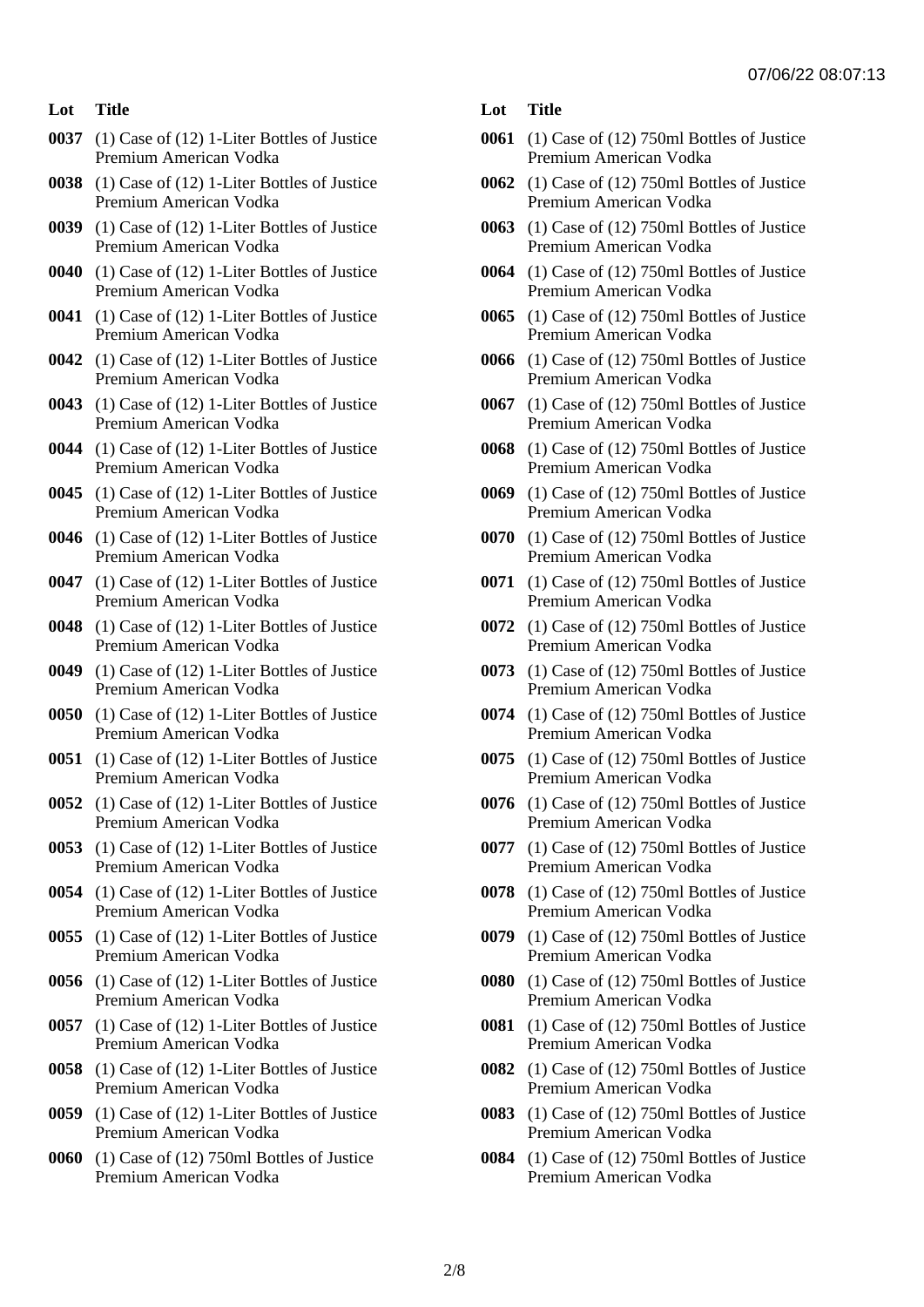- **0085** (1) Case of (12) 750ml Bottles of Justice Premium American Vodka
- **0086** (1) Case of (12) 750ml Bottles of Justice Premium American Vodka
- **0087** (1) Case of (12) 750ml Bottles of Justice Premium American Vodka
- **0088** (1) Case of (12) 750ml Bottles of Justice Premium American Vodka
- **0089** (1) Case of (12) 750ml Bottles of Justice Premium American Vodka
- **0090** (1) Case of (12) 750ml Bottles of Justice Premium American Vodka
- **0091** (1) Case of (12) 750ml Bottles of Justice Premium American Vodka
- **0092** (1) Case of (12) 750ml Bottles of Justice Premium American Vodka
- **0093** (1) Case of (12) 750ml Bottles of Justice Premium American Vodka
- **0094** (1) Case of (12) 750ml Bottles of Justice Premium American Vodka
- **0095** (1) Case of (12) 750ml Bottles of Justice Premium American Vodka
- **0096** (1) Case of (12) 750ml Bottles of Justice Premium American Vodka
- **0097** (1) Case of (12) 750ml Bottles of Justice Premium American Vodka
- **0098** (1) Case of (12) 750ml Bottles of Justice Premium American Vodka
- **0099** (1) Case of (12) 750ml Bottles of Justice Premium American Vodka
- **0100** (1) Case of (12) 750ml Bottles of Justice Premium American Vodka
- **0101** (1) Case of (12) 750ml Bottles of Justice Premium American Vodka
- **0102** (1) Case of (12) 750ml Bottles of Justice Premium American Vodka
- **0103** (1) Case of (12) 750ml Bottles of Justice Premium American Vodka
- **0104** (1) Case of (12) 750ml Bottles of Justice Premium American Vodka
- **0105** (1) Case of (12) 750ml Bottles of Justice Premium American Vodka
- **0106** (1) Case of (12) 750ml Bottles of Justice Premium American Vodka
- **0107** (1) Case of (12) 750ml Bottles of Justice Premium American Vodka
- **0108** (1) Case of (12) 750ml Bottles of Justice Premium American Vodka

- **0109** (1) Case of (12) 750ml Bottles of Justice Premium American Vodka
- **0110** (1) Case of (12) 750ml Bottles of Justice Premium American Vodka
- **0111** (1) Case of (12) 750ml Bottles of Justice Premium American Vodka
- **0112** (1) Case of (12) 750ml Bottles of Justice Premium American Vodka
- **0113** (1) Case of (12) 750ml Bottles of Justice Premium American Vodka
- **0114** (1) Case of (12) 750ml Bottles of Justice Premium American Vodka
- **0115** (1) Case of (12) 750ml Bottles of Justice Premium American Vodka
- **0116** (1) Case of (12) 750ml Bottles of Justice Premium American Vodka
- **0117** (1) Case of (12) 750ml Bottles of Justice Premium American Vodka
- **0118** (1) Case of (12) 750ml Bottles of Justice Premium American Vodka
- **0119** (1) Case of (12) 750ml Bottles of Justice Premium American Vodka
- **0120** (1) Case of (12) 750ml Bottles of Justice Premium American Vodka
- **0121** (1) Case of (12) 750ml Bottles of Justice Premium American Vodka
- **0122** (1) Case of (12) 750ml Bottles of Justice Premium American Vodka
- **0123** (1) Case of (12) 750ml Bottles of Justice Premium American Vodka
- **0124** (1) Case of (12) 750ml Bottles of Justice Premium American Vodka
- **0125** (1) Case of (12) 750ml Bottles of Justice Premium American Vodka
- **0126** (1) Case of (12) 750ml Bottles of Justice Premium American Vodka
- **0127** (1) Case of (12) 750ml Bottles of Justice Premium American Vodka
- **0128** (1) Case of (12) 750ml Bottles of Justice Premium American Vodka
- **0129** (1) Case of (12) 750ml Bottles of Justice Premium American Vodka
- **0130** (1) Case of (12) 750ml Bottles of Justice Premium American Vodka
- **0131** (1) Case of (12) 750ml Bottles of Justice Premium American Vodka
- **0132** (1) Case of (12) 750ml Bottles of Justice Premium American Vodka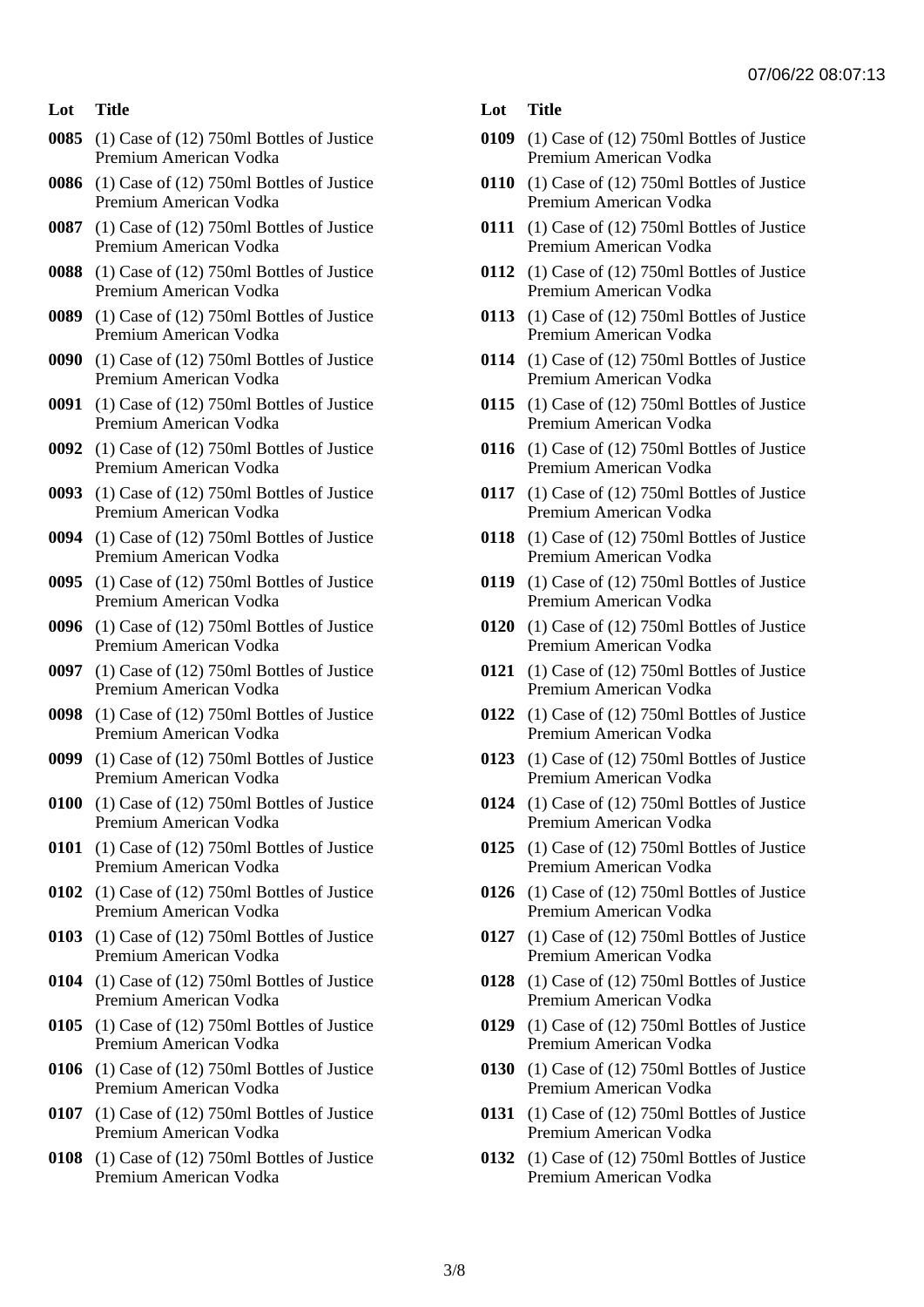- **0133** (1) Case of (12) 750ml Bottles of Justice Premium American Vodka
- **0134** (1) Case of (12) 750ml Bottles of Justice Premium American Vodka
- **0135** (1) Case of (12) 750ml Bottles of Justice Premium American Vodka
- **0136** (1) Case of (12) 750ml Bottles of Justice Premium American Vodka
- **0137** (1) Case of (12) 750ml Bottles of Justice Premium American Vodka
- **0138** (1) Case of (12) 750ml Bottles of Justice Premium American Vodka
- **0139** (1) Case of (12) 750ml Bottles of Justice Premium American Vodka
- **0140** (1) Case of (12) 750ml Bottles of Justice Premium American Vodka
- **0141** (1) Case of (12) 750ml Bottles of Justice Premium American Vodka
- **0142** (1) Case of (12) 750ml Bottles of Justice Premium American Vodka
- **0143** (1) Case of (12) 750ml Bottles of Justice Premium American Vodka
- **0144** (1) Case of (12) 750ml Bottles of Justice Premium American Vodka
- **0145** (1) Case of (12) 750ml Bottles of Justice Premium American Vodka
- **0146** (1) Case of (12) 750ml Bottles of Justice Premium American Vodka
- **0147** (1) Case of (12) 750ml Bottles of Justice Premium American Vodka
- **0148** (1) Case of (12) 750ml Bottles of Justice Premium American Vodka
- **0149** (1) Case of (12) 750ml Bottles of Justice Premium American Vodka
- **0150** (1) Case of (12) 750ml Bottles of Justice Premium American Vodka
- **0151** (1) Case of (12) 750ml Bottles of Justice Premium American Vodka
- **0152** (1) Case of (12) 750ml Bottles of Justice Premium American Vodka
- **0153** (1) Case of (12) 750ml Bottles of Justice Premium American Vodka
- **0154** (1) Case of (12) 750ml Bottles of Justice Premium American Vodka
- **0155** (1) Case of (12) 750ml Bottles of Justice Premium American Vodka
- **0156** (1) Case of (12) 750ml Bottles of Justice Premium American Vodka

- **0157** (1) Case of (12) 750ml Bottles of Justice Premium American Vodka
- **0158** (1) Case of (12) 750ml Bottles of Justice Premium American Vodka
- **0159** (1) Case of (12) 750ml Bottles of Justice Premium American Vodka
- **0160** (1) Case of (12) 750ml Bottles of Justice Premium American Vodka
- **0161** (1) Case of (12) 750ml Bottles of Justice Premium American Vodka
- **0162** (1) Case of (12) 750ml Bottles of Justice Premium American Vodka
- **0163** (1) Case of (12) 750ml Bottles of Justice Premium American Vodka
- **0164** (1) Case of (12) 750ml Bottles of Justice Premium American Vodka
- **0165** (1) Case of (12) 750ml Bottles of Justice Premium American Vodka
- **0166** (1) Case of (12) 750ml Bottles of Justice Premium American Vodka
- **0167** (1) Case of (12) 750ml Bottles of Justice Premium American Vodka
- **0168** (1) Case of (12) 750ml Bottles of Justice Premium American Vodka
- **0169** (1) Case of (12) 750ml Bottles of Justice Premium American Vodka
- **0170** (1) Case of (12) 750ml Bottles of Justice Premium American Vodka
- **0171** (1) Case of (12) 750ml Bottles of Justice Premium American Vodka
- **0172** (1) Case of (12) 750ml Bottles of Justice Premium American Vodka
- **0175** (1) Case of (12) 750ml Bottles of Justice Premium American Vodka
- **0176** (1) Case of (12) 750ml Bottles of Justice Premium American Vodka
- **0177** (1) Case of (12) 750ml Bottles of Justice Premium American Vodka
- **0178** (1) Case of (12) 750ml Bottles of Justice Premium American Vodka
- **0179** (1) Case of (12) 750ml Bottles of Justice Premium American Vodka
- **0180** (1) Case of (12) 750ml Bottles of Justice Premium American Vodka
- **0181** (1) Case of (12) 750ml Bottles of Justice Premium American Vodka
- **0182** (1) Case of (12) 750ml Bottles of Justice Premium American Vodka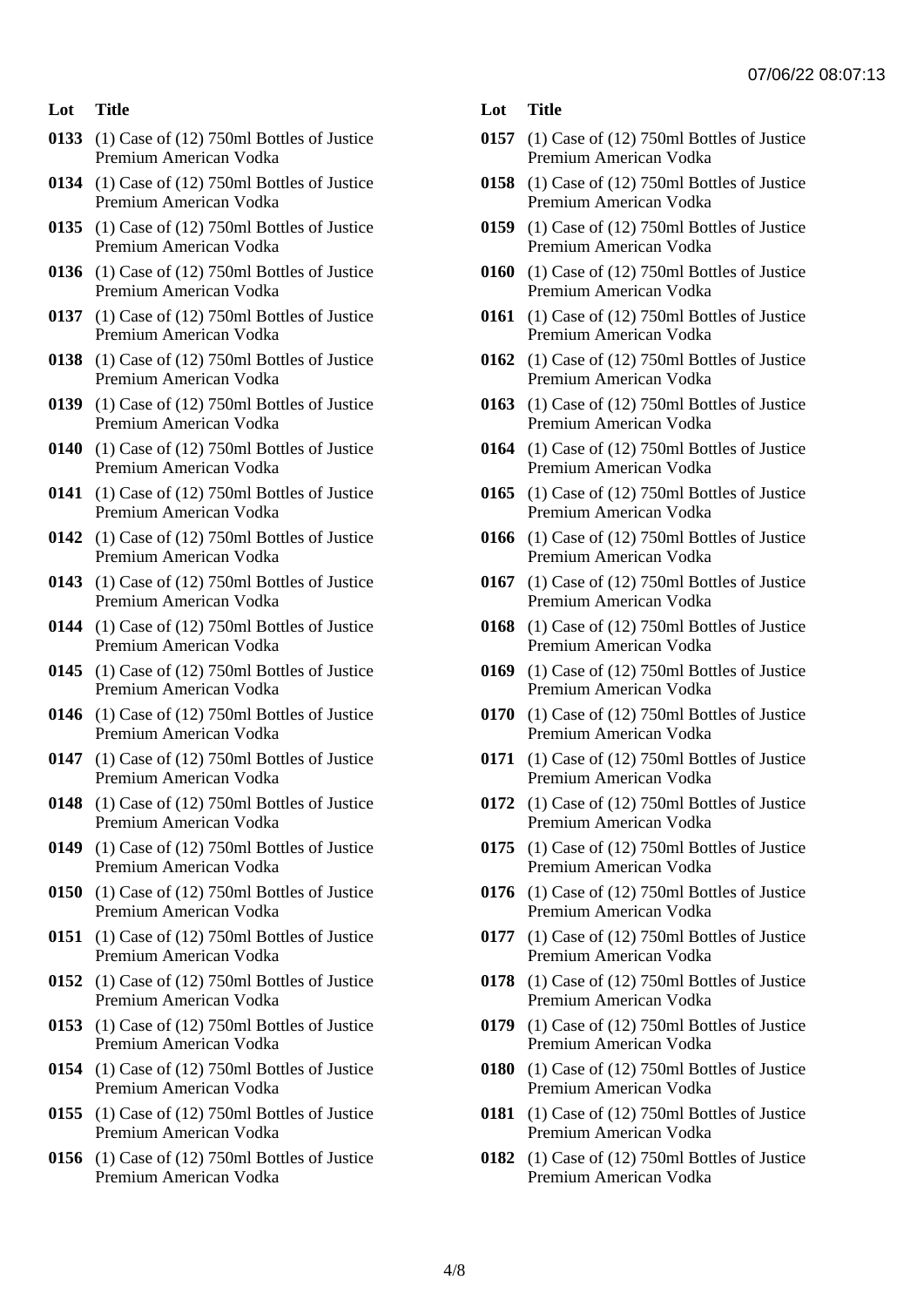- **0183** (1) Case of (12) 750ml Bottles of Justice Premium American Vodka
- **0184** (1) Case of (12) 750ml Bottles of Justice Premium American Vodka
- **0185** (1) Case of (12) 750ml Bottles of Justice Premium American Vodka
- **0186** (1) Case of (12) 750ml Bottles of Justice Premium American Vodka
- **0187** (1) Case of (12) 750ml Bottles of Justice Premium American Vodka
- **0188** (1) Case of (12) 750ml Bottles of Justice Premium American Vodka
- **0189** (1) Case of (12) 750ml Bottles of Justice Premium American Vodka
- **0190** (1) Case of (12) 750ml Bottles of Justice Premium American Vodka
- **0191** (1) Case of (12) 750ml Bottles of Justice Premium American Vodka
- **0192** (1) Case of (12) 750ml Bottles of Justice Premium American Vodka
- **0193** (1) Case of (12) 750ml Bottles of Justice Premium American Vodka
- **0194** (1) Case of (12) 750ml Bottles of Justice Premium American Vodka
- **0195** (1) Case of (12) 750ml Bottles of Justice Premium American Vodka
- **0196** (1) Case of (12) 750ml Bottles of Justice Premium American Vodka
- **0197** (1) Case of (12) 750ml Bottles of Justice Premium American Vodka
- **0198** (1) Case of (12) 750ml Bottles of Justice Premium American Vodka
- **0199** (1) Case of (12) 750ml Bottles of Justice Premium American Vodka
- **0200** (1) Case of (12) 750ml Bottles of Justice Premium American Vodka
- **0201** (1) Case of (12) 750ml Bottles of Justice Premium American Vodka
- **0202** (1) Case of (12) 750ml Bottles of Justice Premium American Vodka
- **0203** (1) Case of (12) 750ml Bottles of Justice Premium American Vodka
- **0204** (1) Case of (12) 750ml Bottles of Justice Premium American Vodka
- **0205** (1) Case of (12) 750ml Bottles of Justice Premium American Vodka
- **0206** (1) Case of (12) 750ml Bottles of Justice Premium American Vodka

- **0207** (1) Case of (12) 750ml Bottles of Justice Premium American Vodka
- **0208** (1) Case of (12) 750ml Bottles of Justice Premium American Vodka
- **0209** (1) Case of (12) 750ml Bottles of Justice Premium American Vodka
- **0210** (1) Case of (12) 750ml Bottles of Justice Premium American Vodka
- **0211** (1) Case of (12) 750ml Bottles of Justice Premium American Vodka
- **0212** (1) Case of (12) 750ml Bottles of Justice Premium American Vodka
- **0213** (1) Case of (12) 750ml Bottles of Justice Premium American Vodka
- **0214** (1) Case of (12) 750ml Bottles of Justice Premium American Vodka
- **0215** (1) Case of (12) 750ml Bottles of Justice Premium American Vodka
- **0216** (1) Case of (12) 750ml Bottles of Justice Premium American Vodka
- **0217** (1) Case of (12) 750ml Bottles of Justice Premium American Vodka
- **0218** (1) Case of (12) 750ml Bottles of Justice Premium American Vodka
- **0219** (1) Case of (12) 750ml Bottles of Justice Premium American Vodka
- **0220** (1) Case of (12) 750ml Bottles of Justice Premium American Vodka
- **0221** (1) Case of (12) 750ml Bottles of Justice Premium American Vodka
- **0222** (1) Case of (12) 750ml Bottles of Justice Premium American Vodka
- **0223** (1) Case of (12) 750ml Bottles of Justice Premium American Vodka
- **0224** (1) Case of (12) 750ml Bottles of Justice Premium American Vodka
- **0225** (1) Case of (12) 750ml Bottles of Justice Premium American Vodka
- **0226** (1) Case of (12) 750ml Bottles of Justice Premium American Vodka
- **0227** (1) Case of (12) 750ml Bottles of Justice Premium American Vodka
- **0228** (1) Case of (12) 750ml Bottles of Justice Premium American Vodka
- **0229** (1) Case of (12) 750ml Bottles of Justice Premium American Vodka
- **0230** (1) Case of (12) 750ml Bottles of Justice Premium American Vodka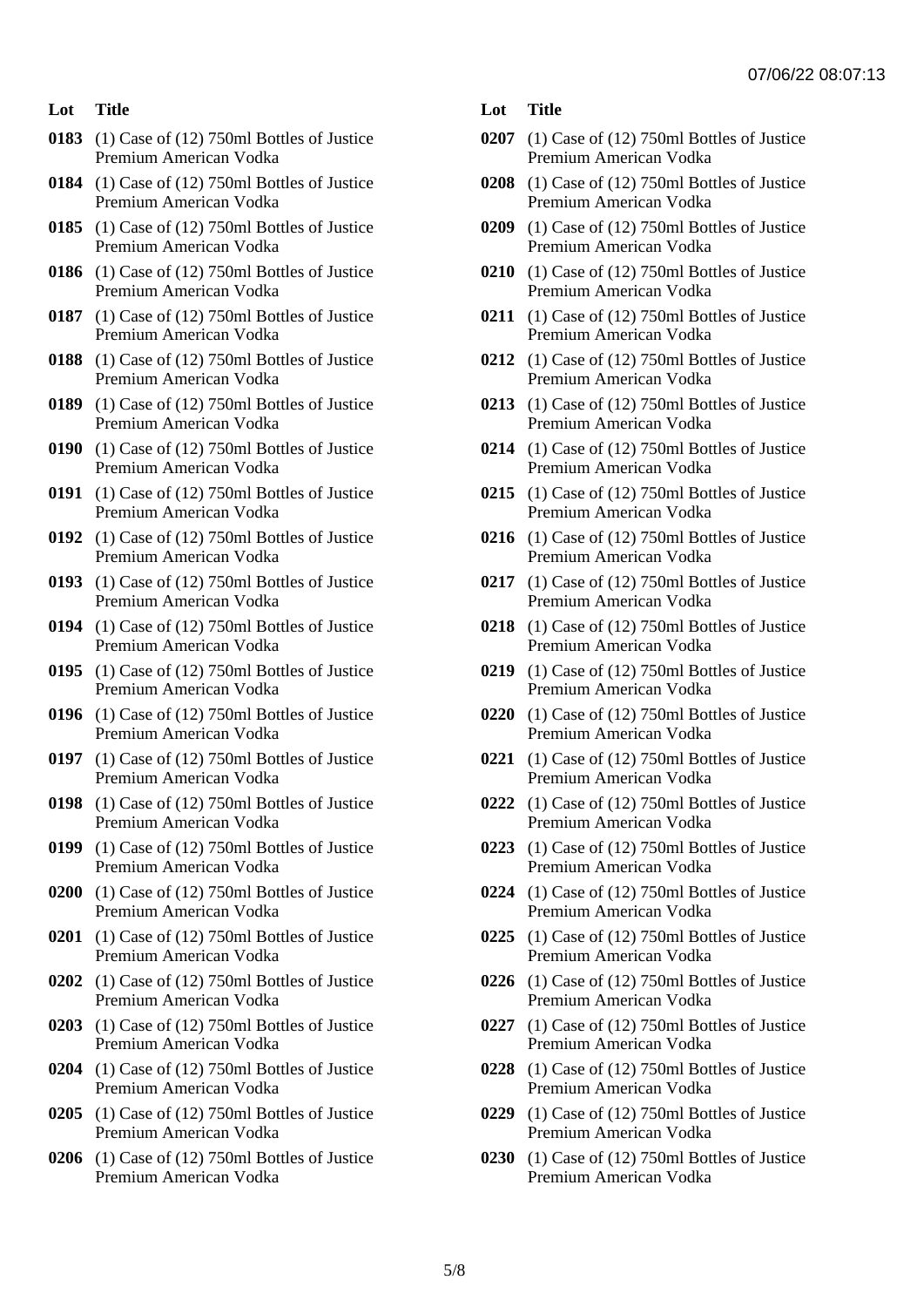- **0231** (1) Case of (12) 750ml Bottles of Justice Premium American Vodka
- **0232** (1) Case of (12) 750ml Bottles of Justice Premium American Vodka
- **0233** (1) Case of (12) 750ml Bottles of Justice Premium American Vodka
- **0234** (1) Case of (12) 750ml Bottles of Justice Premium American Vodka
- **0235** (1) Case of (12) 750ml Bottles of Justice Premium American Vodka
- **0236** (1) Case of (12) 750ml Bottles of Justice Premium American Vodka
- **0237** (1) Case of (12) 750ml Bottles of Justice Premium American Vodka
- **0238** (1) Case of (12) 750ml Bottles of Justice Premium American Vodka
- **0239** (1) Case of (12) 750ml Bottles of Justice Premium American Vodka
- **0240** (1) Case of (12) 750ml Bottles of Justice Premium American Vodka
- **0241** (1) Case of (12) 750ml Bottles of Justice Premium American Vodka
- **0242** (1) Case of (12) 750ml Bottles of Justice Premium American Vodka
- **0243** (1) Case of (12) 750ml Bottles of Justice Premium American Vodka
- **0244** (1) Case of (12) 750ml Bottles of Justice Premium American Vodka
- **0245** (1) Case of (12) 750ml Bottles of Justice Premium American Vodka
- **0246** (1) Case of (12) 750ml Bottles of Justice Premium American Vodka
- **0247** (1) Case of (12) 750ml Bottles of Justice Premium American Vodka
- **0248** (1) Case of (12) 750ml Bottles of Justice Premium American Vodka
- **0249** (1) Case of (12) 750ml Bottles of Justice Premium American Vodka
- **0250** (1) Case of (12) 750ml Bottles of Justice Premium American Vodka
- **0251** (1) Case of (12) 750ml Bottles of Justice Premium American Vodka
- **0252** (1) Case of (12) 750ml Bottles of Justice Premium American Vodka
- **0253** (1) Case of (12) 750ml Bottles of Justice Premium American Vodka
- **0254** (1) Case of (12) 750ml Bottles of Justice Premium American Vodka

- **0255** (1) Case of (12) 750ml Bottles of Justice Premium American Vodka
- **0256** (1) Case of (12) 750ml Bottles of Justice Premium American Vodka
- **0257** (1) Case of (12) 750ml Bottles of Justice Premium American Vodka
- **0258** (1) Case of (12) 750ml Bottles of Justice Premium American Vodka
- **0259** (1) Case of (12) 750ml Bottles of Justice Premium American Vodka
- **0260** (1) Case of (12) 750ml Bottles of Justice Premium American Vodka
- **0261** (1) Case of (12) 750ml Bottles of Justice Premium American Vodka
- **0262** (1) Case of (12) 750ml Bottles of Justice Premium American Vodka
- **0263** (1) Case of (12) 750ml Bottles of Justice Premium American Vodka
- **0264** (1) Case of (12) 750ml Bottles of Justice Premium American Vodka
- **0265** (1) Case of (12) 750ml Bottles of Justice Premium American Vodka
- **0266** (1) Case of (12) 750ml Bottles of Justice Premium American Vodka
- **0267** (1) Case of (12) 750ml Bottles of Justice Premium American Vodka
- **0268** (1) Case of (12) 750ml Bottles of Justice Premium American Vodka
- **0269** (1) Case of (12) 750ml Bottles of Justice Premium American Vodka
- **0270** (1) Case of (12) 750ml Bottles of Justice Premium American Vodka
- **0271** (1) Case of (12) 750ml Bottles of Justice Premium American Vodka
- **0272** (1) Case of (12) 750ml Bottles of Justice Premium American Vodka
- **0273** (1) Case of (12) 750ml Bottles of Justice Premium American Vodka
- **0274** (1) Case of (12) 750ml Bottles of Justice Premium American Vodka
- **0275** (1) Case of (12) 750ml Bottles of Justice Premium American Vodka
- **0276** (1) Case of (12) 750ml Bottles of Justice Premium American Vodka
- **0277** (1) Case of (12) 750ml Bottles of Justice Premium American Vodka
- **0278** (1) Case of (12) 750ml Bottles of Justice Premium American Vodka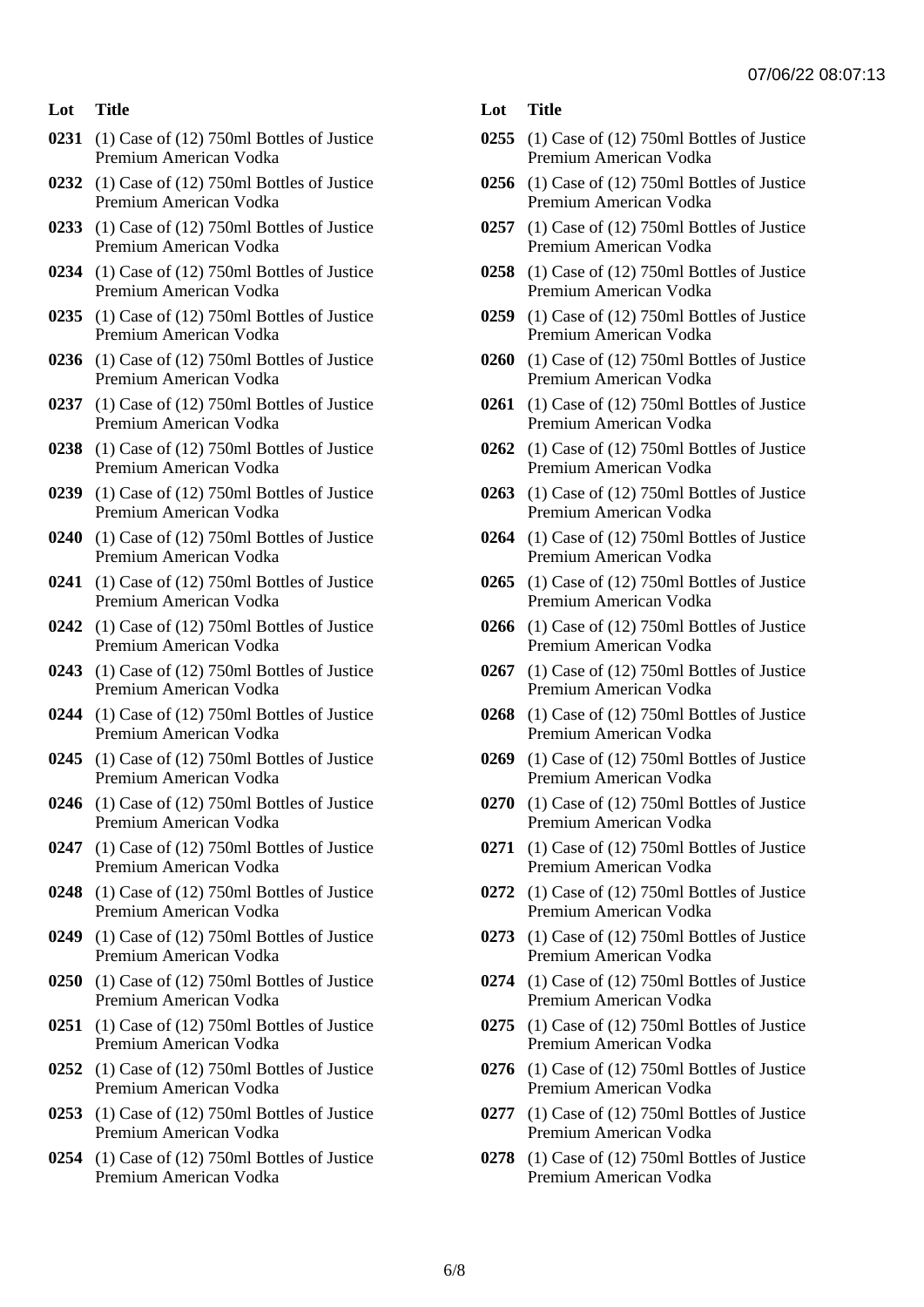- **0279** (1) Case of (12) 750ml Bottles of Justice Premium American Vodka
- **0280** (1) Case of (12) 750ml Bottles of Justice Premium American Vodka
- **0281** (1) Case of (12) 750ml Bottles of Justice Premium American Vodka
- **0282** (1) Case of (12) 750ml Bottles of Justice Premium American Vodka
- **0283** (1) Case of (12) 750ml Bottles of Justice Premium American Vodka
- **0284** (1) Case of (12) 750ml Bottles of Justice Premium American Vodka
- **0285** (1) Case of (12) 750ml Bottles of Justice Premium American Vodka
- **0286** (1) Case of (12) 750ml Bottles of Justice Premium American Vodka
- **0287** (1) Case of (12) 750ml Bottles of Justice Premium American Vodka
- **0288** (1) Case of (12) 750ml Bottles of Justice Premium American Vodka
- **0289** (1) Case of (12) 750ml Bottles of Justice Premium American Vodka
- **0290** (1) Case of (12) 750ml Bottles of Justice Premium American Vodka
- **0291** (1) Case of (12) 750ml Bottles of Justice Premium American Vodka
- **0292** (1) Case of (12) 750ml Bottles of Justice Premium American Vodka
- **0293** (1) Case of (12) 750ml Bottles of Justice Premium American Vodka
- **0294** (1) Case of (12) 750ml Bottles of Justice Premium American Vodka
- **0295** (1) Case of (12) 750ml Bottles of Justice Premium American Vodka
- **0296** (1) Case of (12) 750ml Bottles of Justice Premium American Vodka
- **0297** (1) Case of (12) 750ml Bottles of Justice Premium American Vodka
- **0299** (1) Case of (12) 750ml Bottles of Justice Premium American Vodka
- **0300** (1) Case of (12) 750ml Bottles of Justice Premium American Vodka
- **0301** (1) Case of (12) 750ml Bottles of Justice Premium American Vodka
- **0302** (1) Case of (12) 750ml Bottles of Justice Premium American Vodka
- **0303** (1) Case of (12) 750ml Bottles of Justice Premium American Vodka

- **0304** (1) Case of (12) 750ml Bottles of Justice Premium American Vodka
- **0305** (1) Case of (12) 750ml Bottles of Justice Premium American Vodka
- **0306** (1) Case of (12) 750ml Bottles of Justice Premium American Vodka
- **0307** (1) Case of (12) 750ml Bottles of Justice Premium American Vodka
- **0308** (1) Case of (12) 750ml Bottles of Justice Premium American Vodka
- **0309** (1) Case of (12) 750ml Bottles of Justice Premium American Vodka
- **0310** (1) Case of (12) 750ml Bottles of Justice Premium American Vodka
- **0311** (1) Case of (12) 750ml Bottles of Justice Premium American Vodka